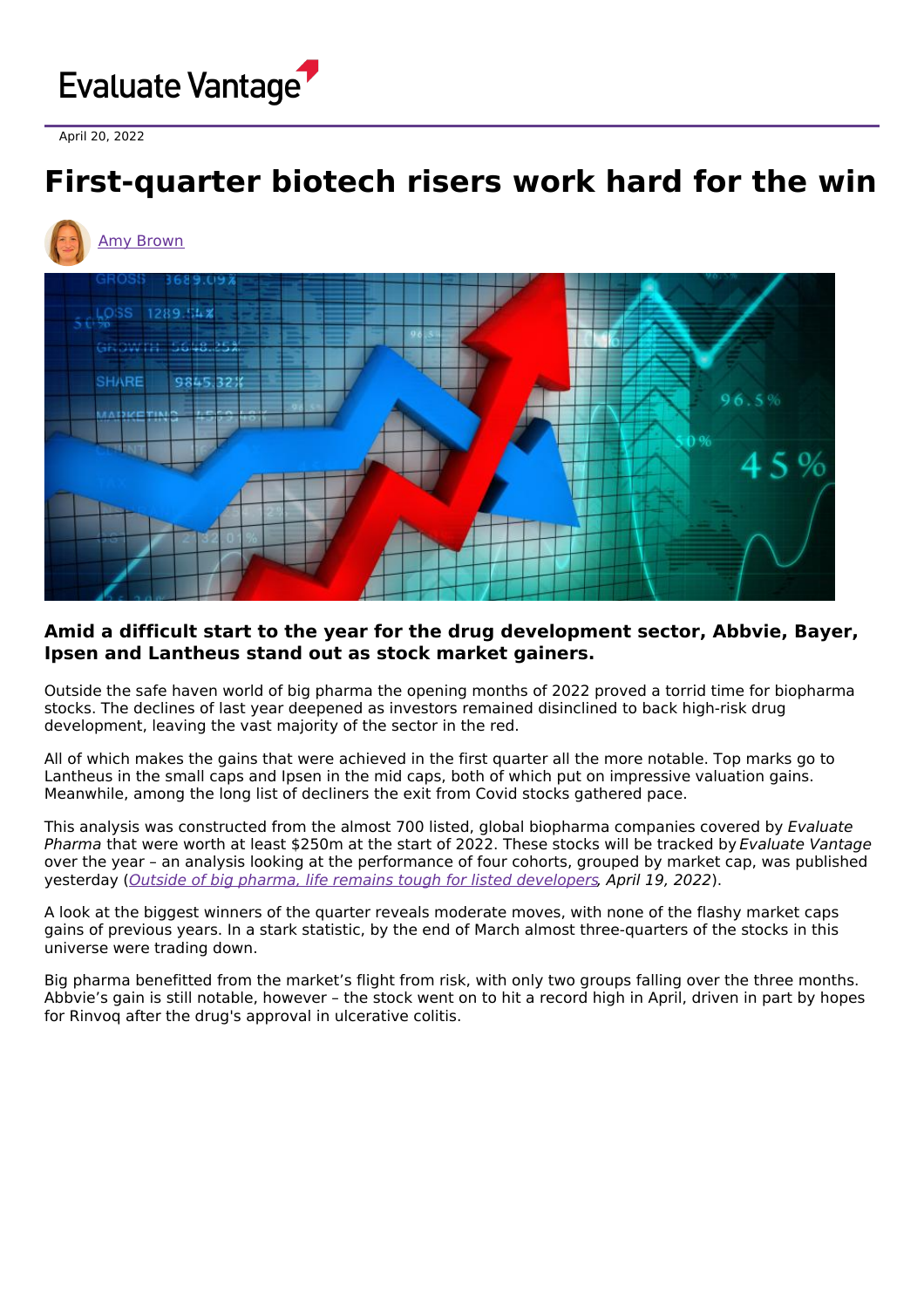| Biopharma's biggest stock market winners in Q1 2022 |                          |                                        |                                                |  |  |
|-----------------------------------------------------|--------------------------|----------------------------------------|------------------------------------------------|--|--|
| <b>Company</b>                                      | Q1 share price<br>change | Q1 market cap change<br>( <b>5</b> bn) | Market cap at March 30, 2022<br>( <b>5</b> bn) |  |  |
| <b>Big pharma</b>                                   |                          |                                        |                                                |  |  |
| Abbvie                                              | 20%                      | 47.1                                   | 286.5                                          |  |  |
| <b>Bristol Myers</b><br>Squibb                      | 17%                      | 18.3                                   | 156.7                                          |  |  |
| Astrazeneca                                         | 14%                      | 23.5                                   | 203.9                                          |  |  |
| Large cap (\$25bn+ market cap)                      |                          |                                        |                                                |  |  |
| Bayer                                               | 31%                      | 14.5                                   | 67.4                                           |  |  |
| Vertex                                              | 19%                      | 9.8                                    | 65.7                                           |  |  |
| Takeda                                              | 12%                      | 1.4                                    | 44.9                                           |  |  |
| Mid cap (\$5-25bn market cap)                       |                          |                                        |                                                |  |  |
| Ipsen                                               | 41%                      | 3.0                                    | 10.8                                           |  |  |
| Exelixis                                            | 24%                      | 1.5                                    | 7.2                                            |  |  |
| Jazz<br>Pharmaceuticals                             | 22%                      | 1.8                                    | 9.6                                            |  |  |
| Small cap (\$250m-5bn market cap)                   |                          |                                        |                                                |  |  |
| Lantheus<br>Holdings                                | 91%                      | 1.81                                   | 3.77                                           |  |  |
| Biodelivery<br><b>Sciences</b>                      | 80%                      | 0.27                                   | 0.58                                           |  |  |
| Ascletis Pharma                                     | 58%                      | 0.26                                   | 0.73                                           |  |  |

Source: Evaluate Pharma. Companies were assigned these groups based on year end 2021 market caps, and will remain in the same group for the remainder of the year.

Other larger, profitable biopharma groups like Bayer, Vertex and Ipsen will also have benefitted from offering something of a safe haven. And for investors that want to maintain a lower-risk exposure to biotech, companies like Exelixis and Jazz, which have successfully ushered products on to the market, will have been more appealing than earlier-stage developers.

Among the small caps, Lantheus's impressive gains stem from a hugely improved financial performance, partly thanks to its [acquisition](https://www.evaluate.com/vantage/articles/news/snippets/lantheus-shareholders-take-short-term-view-progenics-deal) of Progenics. Biodelivery Sciences is being taken private by speciality pharma group Collegium, while hopes for a novel Covid antiviral boosted Chinese biotech Ascletis.

### **On the way down**

Several Chinese companies also feature in the fallers, knocked by fears of tightening audit rules proposed by the US regulator. Beigene and Hutchmed are both on the SEC's [non-compliance](https://www.evaluate.com/vantage/articles/news/policy-and-regulation-snippets/swift-resolution-emerges-chinas-non-compliance) list, although the situation looks likely to be resolved.

Fellow Chinese biotech Innovent fell after its [Lilly-partnered](https://www.evaluate.com/vantage/articles/insights/nme-approvals-snippets/us-fda-approval-tracker-march) anti-PD-1 checkpoint inhibitor, Tyvyt, was turned down by the FDA.

One pattern that looks likely to persist this year is pressure on the big Covid vaccine suppliers; these groups could see further declines on growing doubts about future demand. And of course the ever-present biotech trend – clinical failure – will always be on show.

Kodiak is trading well below cash in the wake of its macular [degeneration](https://www.evaluate.com/vantage/articles/news/trial-results-snippets/daylight-unlikely-break-kodiak) disaster; Proqr is looking similarly doomed after its failure with a gene [therapy](https://www.evaluate.com/vantage/articles/news/trial-results-snippets/illuminate-leaves-proqr-darkness) for a rare cause of blindness; and finally MEI is being punished for pushing on with PI3K inhibition, a cancer [mechanism](https://www.evaluate.com/vantage/articles/news/policy-and-regulation-snippets/mei-suffers-fdas-brake-accelerated-approvals) associated with toxicity and weak efficacy and on which the FDA has clearly heard enough.